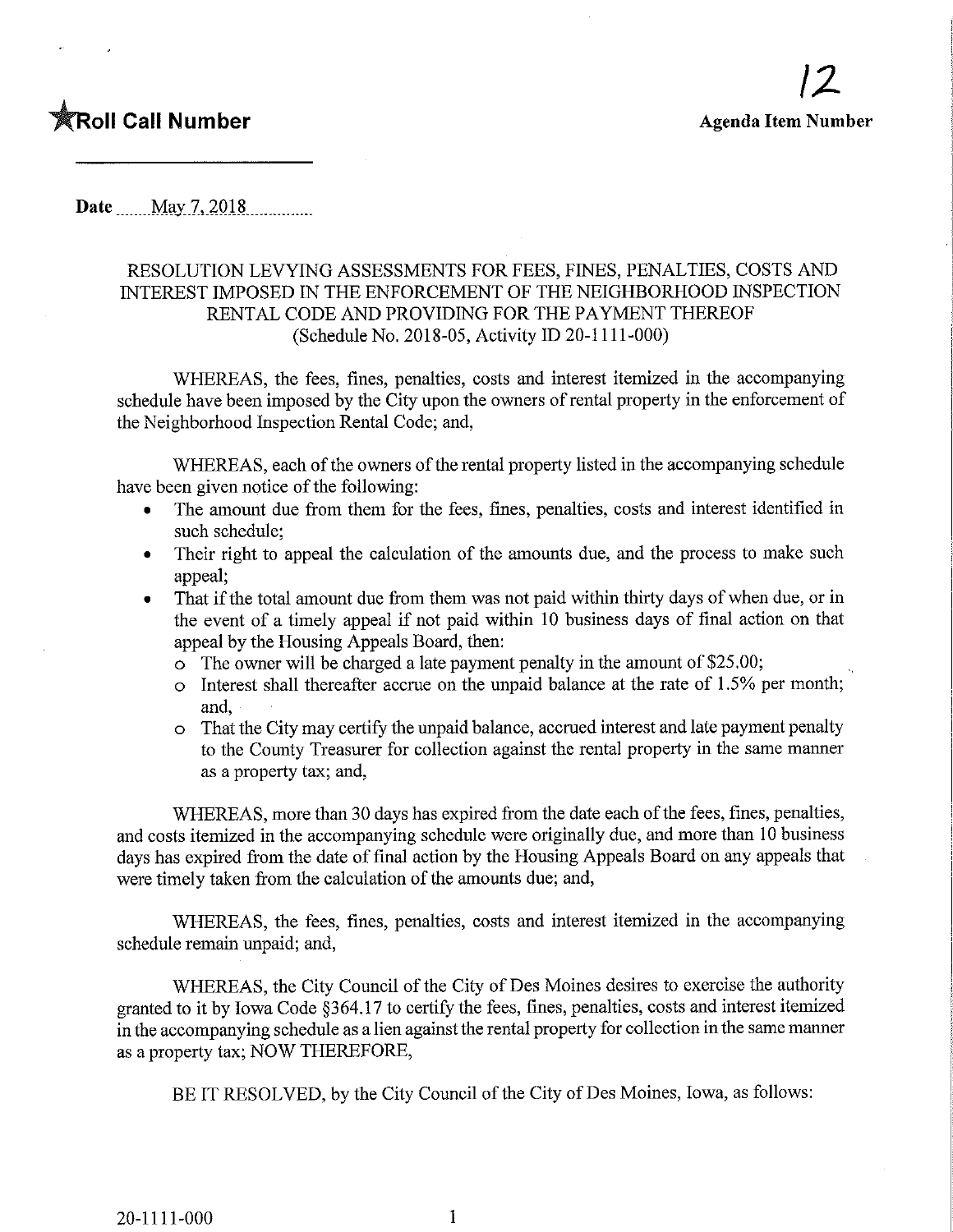## $\hat{\mathbb{X}}$ Roll Call Number

## Agenda Item Number

12.

Date.,...,May 7, 201.8

1. That the accompanying Schedule of Fees, Fines, Penalties, Costs and Interest Imposed in the Enforcement of the Neighborhood Inspection Rental Code, Schedule No. 2018-05, Activity ID 20-1111-000, is hereby approved, confirmed and adopted with the amounts shown thereof assessed and levied against each property for collection in the same manner as a property tax.

2. That such assessments shall be payable in one installment; shall bear interest at 9.0% per annum which is the maximum rate allowed by Iowa Code Chapter §74A; the one installment of each assessment shall become due and payable on July 1, 2019, and shall be paid at the same time and in the same manner as the September semiannual payment of ordinary taxes. However, said assessment shall be payable at the office of the County Treasurer of Polk County, Iowa, in full or in part and without interest within thirty days after the first date of publication of the Notice of Filing of Schedule.

3. The City Clerk is hereby authorized and directed to certify the accompanying schedule to the County Treasurer of Polk County, Iowa, and to publish the accompanying Notice of Filing of Schedule once each week for two consecutive weeks in the Des Moines Register, The first publication of said Notice shall be made within fifteen days after the date of such certification. On or before the second publication of the Notice the Community Development Department, under the direction of the City Clerk, shall send a copy of the Notice by mail to each property owner whose property is subject to assessment, as shown by the records in the office of the county auditor, all as provided and directed by Iowa Code Section 384.60.

| Moved by                                                           |                 |             |             |               | to adopt.                                                                                          |  |  |  |
|--------------------------------------------------------------------|-----------------|-------------|-------------|---------------|----------------------------------------------------------------------------------------------------|--|--|--|
| FORM APPROVED:<br>Roger K. Brown<br><b>Assistant City Attorney</b> |                 |             |             |               |                                                                                                    |  |  |  |
| <b>COUNCIL ACTION</b>                                              | <b>YEAS</b>     | <b>NAYS</b> | <b>PASS</b> | <b>ABSENT</b> | <b>CERTIFICATE</b>                                                                                 |  |  |  |
| <b>COWNIE</b>                                                      |                 |             |             |               |                                                                                                    |  |  |  |
| <b>BOLSEN</b>                                                      |                 |             |             |               | I, DIANE RAUH, City Clerk of said City hereby                                                      |  |  |  |
| <b>COLEMAN</b>                                                     |                 |             |             |               | certify that at a meeting of the City Council of                                                   |  |  |  |
| <b>GATTO</b>                                                       |                 |             |             |               | said City of Des Moines, held on the above date,<br>among other proceedings the above was adopted. |  |  |  |
| <b>GRAY</b>                                                        |                 |             |             |               |                                                                                                    |  |  |  |
| <b>MANDELBAUM</b>                                                  |                 |             |             |               | IN WITNESS WHEREOF, I have hereunto set my                                                         |  |  |  |
| WESTERGAARD                                                        |                 |             |             |               | hand and affixed my seal the day and year first<br>above written.                                  |  |  |  |
| <b>TOTAL</b>                                                       |                 |             |             |               |                                                                                                    |  |  |  |
| <b>MOTION CARRIED</b>                                              | <b>APPROVED</b> |             |             |               |                                                                                                    |  |  |  |
|                                                                    |                 |             |             | Mayor         | <b>City Clerk</b>                                                                                  |  |  |  |

 $\overline{2}$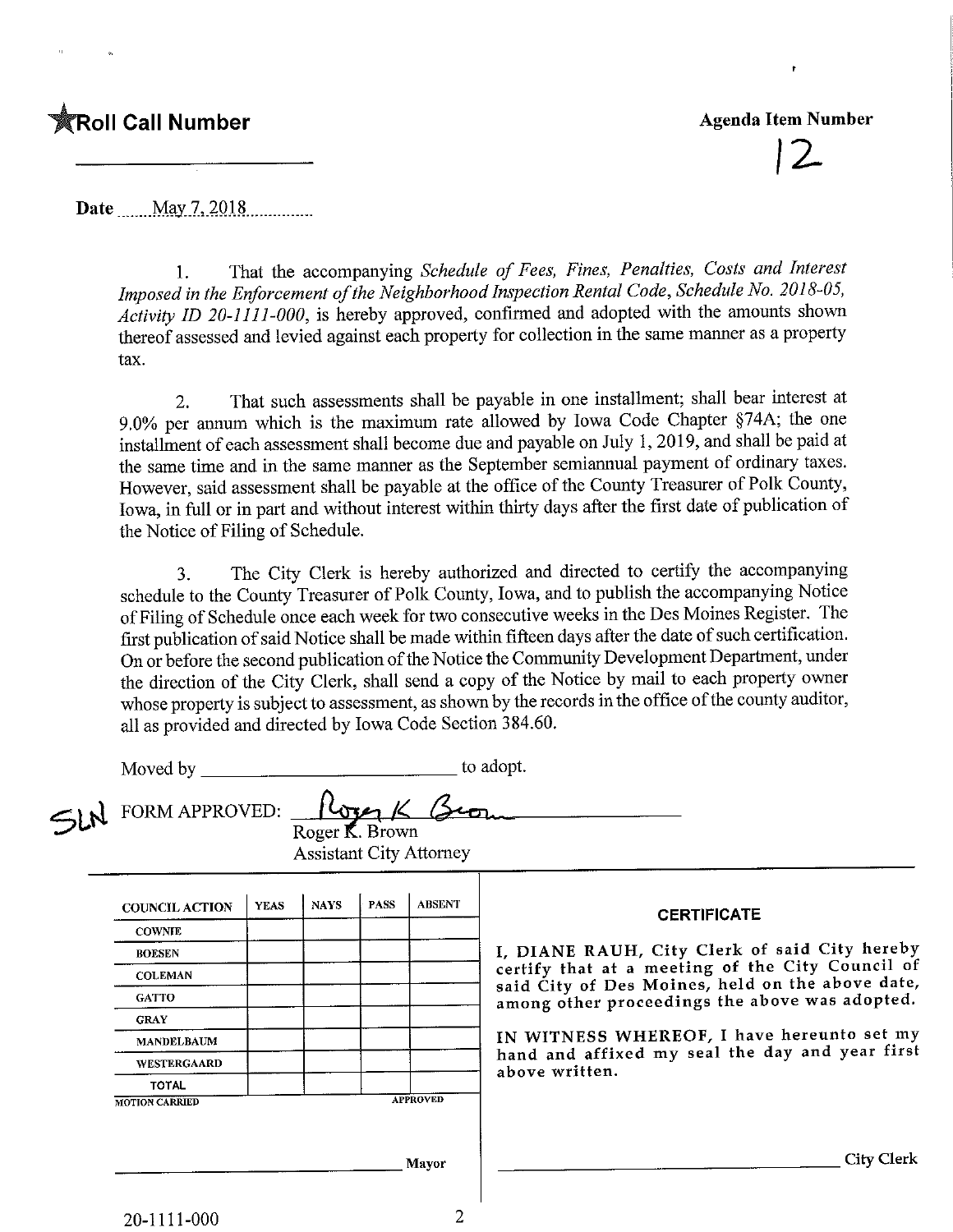|                                                                                                      | ASSESSMENT SCHEDULE NO: 2018-05     |                                                                                                                                         |                                |          |                    | 1<br>05/01/2018<br>12:02:41 |
|------------------------------------------------------------------------------------------------------|-------------------------------------|-----------------------------------------------------------------------------------------------------------------------------------------|--------------------------------|----------|--------------------|-----------------------------|
| Emergency: Rental Inspection                                                                         |                                     |                                                                                                                                         |                                |          |                    |                             |
| DESCRIPTION OF PROPERTY                                                                              | <b>CERTIFICATE</b><br><b>NUMBER</b> | PROPERTY ADDRESS<br>OWNERS NAME                                                                                                         | DATE AND<br>TYPE               | COST     | <b>INCID</b>       | TO BE ASSESSED              |
| 060/04101-000-000<br>LOT 389 FOUR MILE                                                               | 29-02187-00                         | 2327 E 38TH CT<br>T - SMA INVESTMENTS LTD,<br>C - PATTON, SHANNON<br>C - MC DONALD, LARRY                                               | 03/14/2018<br>Rental Inpection | \$167.50 | \$35.00<br>\$35.00 | \$202.50                    |
| 050/01246-000-000<br>LOT 11 BLK 3 FARWELL PLACE                                                      | 29-02188-00                         | 817 E 27TH ST<br>T - AMY LLC,                                                                                                           | 03/14/2018<br>Rental Inpection | \$399.50 | \$35.00<br>\$35.00 | \$434.50                    |
| 050/00176-000-000<br>LOT 14 BLK 8 BREWER &<br>COMPANYS ADDITION TO GRANT<br>PARK                     | 29-02189-00                         | 2712 DEAN AVE REAR<br>T - S & J INNOVATIVE HOUSING SOLUTIONS,<br>T - SOLUTIONS INC,<br>C - BENNETT, ANDREW L<br>C - HANDY ANDY INC DBA, | 03/14/2018<br>Rental Inpection | \$112.50 | \$35.00<br>\$35,00 | \$147.50                    |
| 040/04243-000-000<br>LOT 6 WILSON T SMITHS SUB DIV<br>OF LT 2 DEANS 2ND SUB DIV OF<br><b>OUTLOTS</b> | 29-02190-00                         | 827 BUCHANAN ST<br>T - SEE, RODNEY E                                                                                                    | 03/14/2018<br>Rental Inpection | \$138.50 | \$35.00<br>\$35.00 | \$173.50                    |
| 040/04447-000-000<br>S 85 F LOT 1 BLK 14 STEWARTS<br>ADDITION                                        | 29-02191-00                         | 1001 E 12TH ST<br>T - JONES, LINDA M<br>T - L & R REAL ESTATE LLC,                                                                      | 03/14/2018<br>Rental Inpection | \$167.50 | \$35.00<br>\$35.00 | \$202.50                    |
| 070/04995-000-000<br>LOT 25 SOUTH OAK PARK                                                           | 29-02192-00                         | 1400 EUCLID AVE<br>T - BUSTOS GUTIERREZ, DENIS G<br>T - BUSTOS GUTIERREZ, AJOICE DE                                                     | 03/14/2018<br>Rental Inpection | \$174.50 | \$35.00<br>\$35,00 | \$209.50                    |
| 040/05207-000-000<br>W 1/2 LOT 7 & ALL LOT 6 BLK 47<br>STEWARTS ADDITION                             | 29-02193-00                         | 1518 DES MOINES ST<br>T - IMPERIAL PROPERTIES INC,                                                                                      | 03/14/2018<br>Rental Inpection | \$191.00 | \$35.00<br>\$35.00 | \$226,00                    |
| 040/05470-000-000<br>LOT 2 BLK 58 STEWARTS<br>ADDITION                                               | 29-02194-00                         | 1610 E GRAND AVE<br>T - HEDLUND, SHERYLJAN<br>C - PLESENT ESTATES LLC,                                                                  | 03/14/2018<br>Rental Inpection | \$112,50 | \$35.00<br>\$35.00 | \$147,50                    |

N